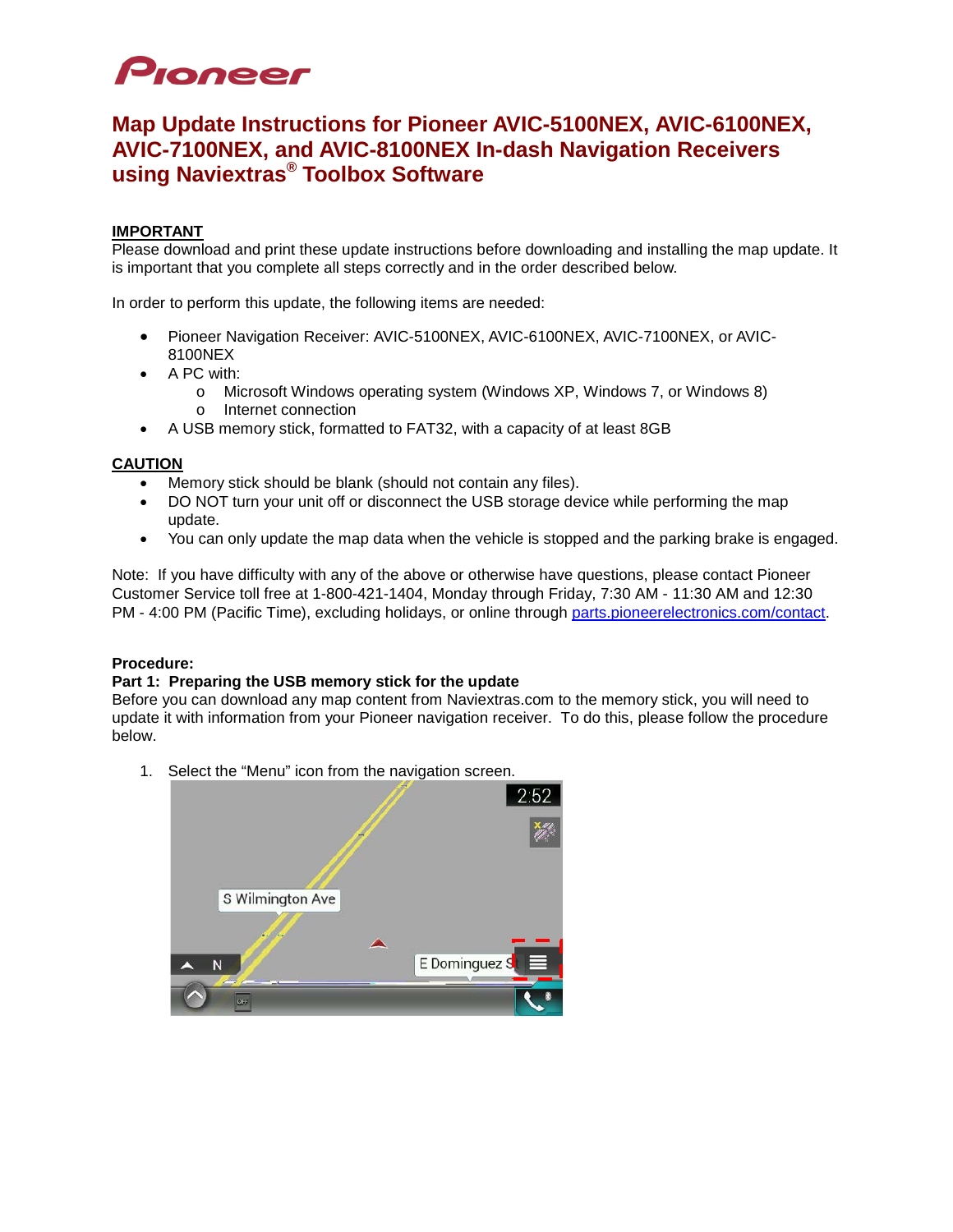

2. Scroll through the menu options using the ">" symbol to select the "**Settings**" menu.



3. Scroll through the menu options using the ">" symbol and tap "**SyncTool"**.

| Settings                      | <u> Tanzania (</u> | <b>Service State</b> |  |
|-------------------------------|--------------------|----------------------|--|
| Start Configuration<br>Wizard | SyncTool           |                      |  |
|                               |                    |                      |  |

4. The system asks you to confirm that you want to prepare the memory stick for an update.

| To start the map update process, the system<br>must first prepare your USB stick for the<br>update. Do you want to start now? |        |
|-------------------------------------------------------------------------------------------------------------------------------|--------|
| Yes                                                                                                                           | Cancel |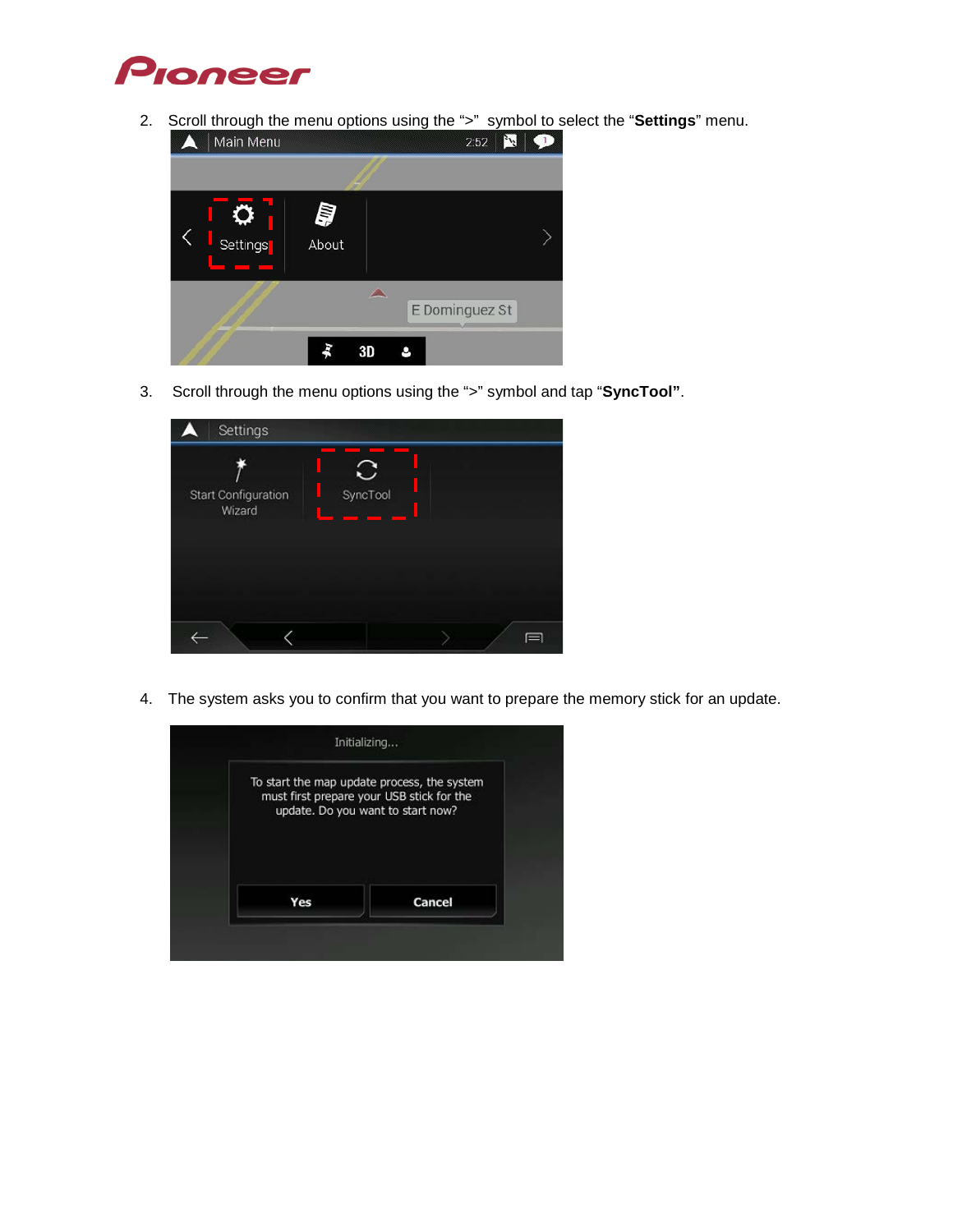

5. Connect the blank USB memory stick to your navigation device after making sure no other USB devices are connected. A status screen is displayed showing the progress.

**WARNING: DO NOT REMOVE THE USB MEMORY STICK AND DO NOT SWITCH OFF YOUR NAVIGATION RECEIVER DURING THIS PROCESS.**

| Software Update                                                                 |  |
|---------------------------------------------------------------------------------|--|
| Update in progress.<br>Do not disconnect the USB stick<br>and do not power off. |  |
|                                                                                 |  |
|                                                                                 |  |

6. Wait until the navigation receiver prompts you to remove the memory stick, then disconnect the USB memory stick from your receiver.

| Operation successful. You can now connect your |  |
|------------------------------------------------|--|
| USB stick to your computer and purchase/       |  |
| download the necessary contents from www.      |  |
| naviextras.com using the Toolbox application.  |  |
|                                                |  |
|                                                |  |
|                                                |  |
| OK                                             |  |

#### **Part 2: Downloading the Naviextras Toolbox**

Go to ["https://pioneer.naviextras.com/shop/portal"](https://pioneer.naviextras.com/shop/portal) website to download the Naviextras® Toolbox software.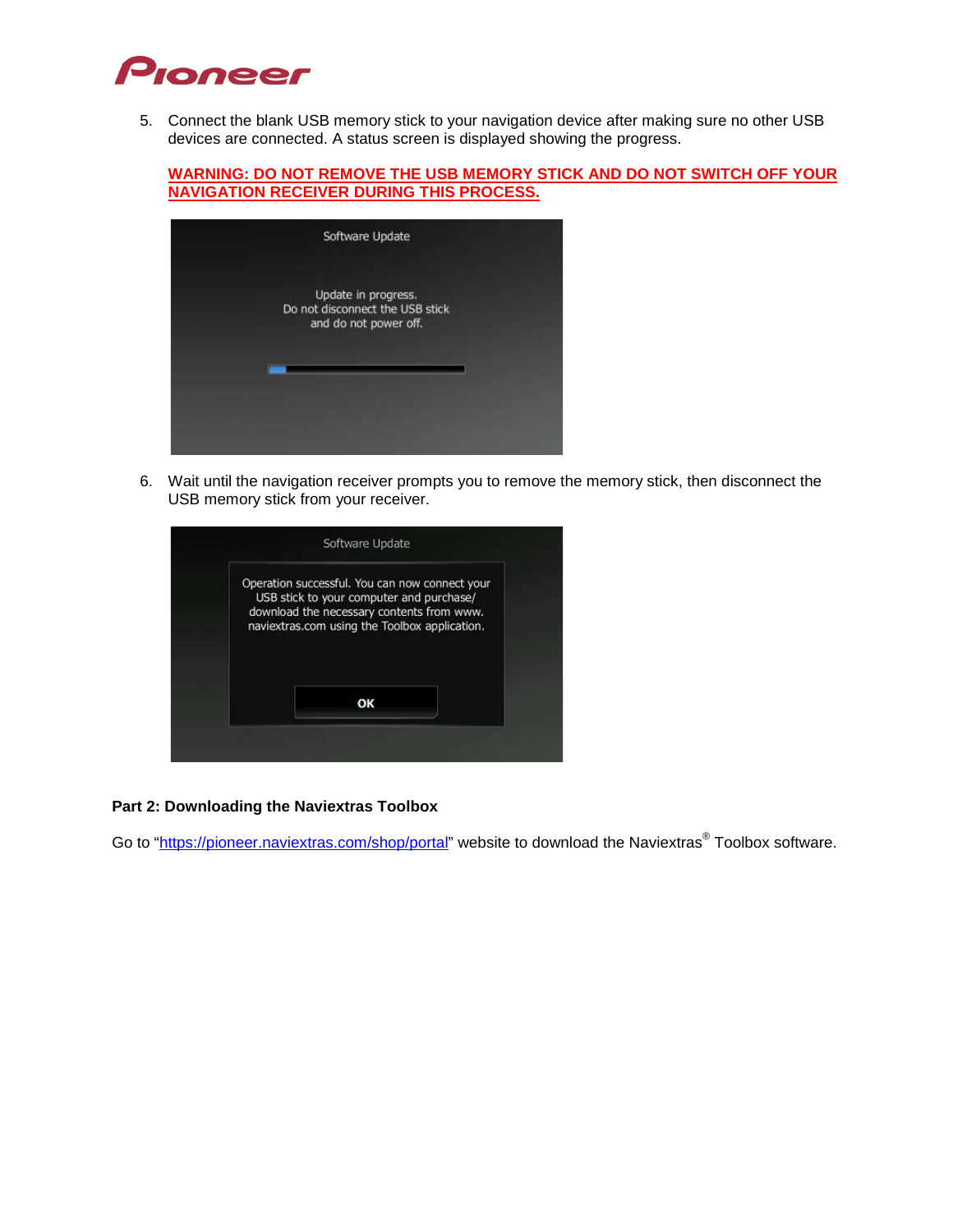

1. In the bottom right corner of the screen, select "**Download PC Tool**"



Select "**Download**" to start the Naviextras Toolbox download process.

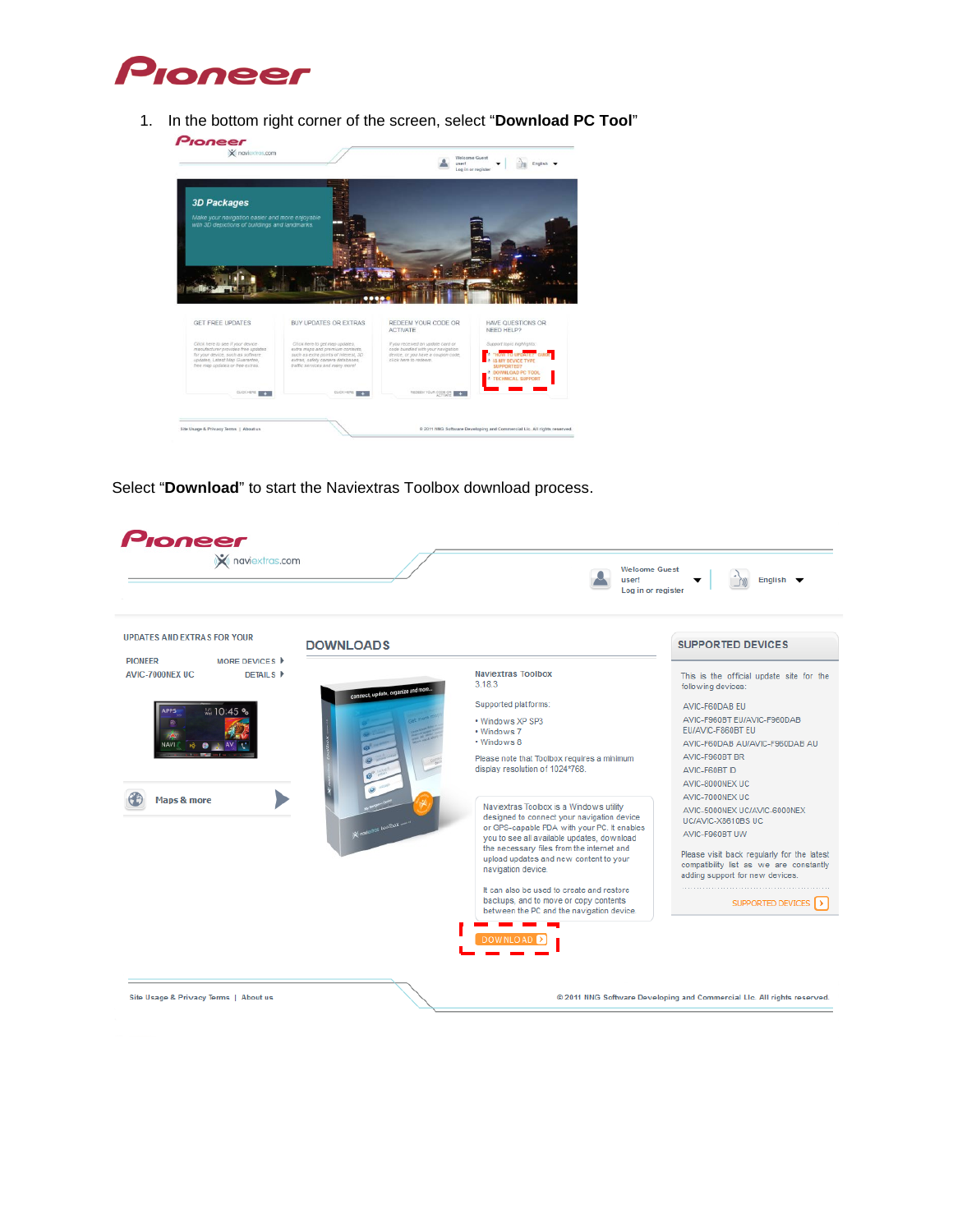

#### **Part 3: Installing Naviextras Toolbox**

To install the Naviextras Toolbox software to your PC, follow the steps below:

- 1. Double-click the (Naviextras\_Toolbox\_Setup.exe) file to start the installation.
- 2. Select an installer language.

| <b>Installer Language</b> |                           |
|---------------------------|---------------------------|
|                           | Please select a language. |
|                           | English                   |
|                           | Cancel<br>OK              |

3. During the setup process, follow the instructions on the screen and click **Next**.

| Naviextras Toolbox Setup | $\overline{\mathbf{x}}$<br>▭                                                                                                                                                                                          |
|--------------------------|-----------------------------------------------------------------------------------------------------------------------------------------------------------------------------------------------------------------------|
|                          | <b>Welcome to the Naviextras Toolbox</b><br>Setup                                                                                                                                                                     |
|                          | Setup will guide you through the installation of Naviextras<br>Toolbox.                                                                                                                                               |
|                          | It is recommended that you close all other applications<br>before starting Setup. This will make it possible to update<br>relevant system files without having to reboot your<br>computer.<br>Click Next to continue. |
|                          | Cancel<br>Next                                                                                                                                                                                                        |

4. Once the installation is complete, click **Finish**.

| Naviextras Toolbox Setup |                                                                                         |
|--------------------------|-----------------------------------------------------------------------------------------|
|                          | <b>Completing the Naviextras Toolbox</b><br><b>Setup</b>                                |
|                          | Naviextras Toolbox has been installed on your computer.<br>Click Finish to close Setup. |
|                          | I would like to start Toolbox now.                                                      |
|                          | Finish<br>< Back<br>Cancel                                                              |

Leave "**I would like to start Naviextras Toolbox now"** checked so that Naviextras Toolbox starts up automatically after installation.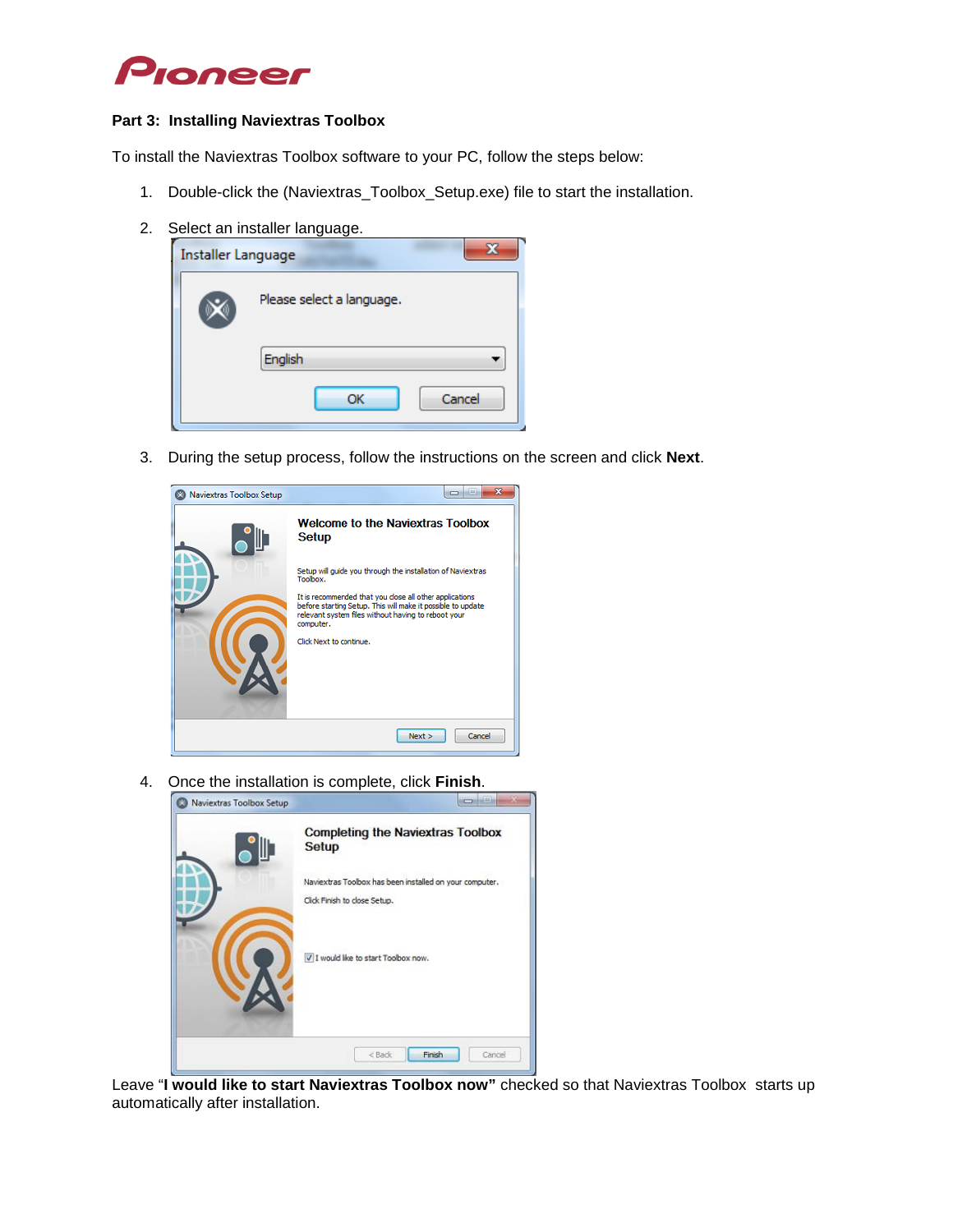

.

#### **Part 4: Connecting your USB memory stick to the computer**

1. With Naviextras Toolbox launched, connect the USB memory stick to your PC.



- 2. Choose whether to "allow the collection of anonymous GPS logs", which is optional and not necessary for the update.
- 3. Log in to your Naviextras profile. If you do not have a Naviextras account yet, click **Create a User Profile** and follow the instructions.

|                                    | Log in using your Pioneer. Naviextras.com username and password. |                                 |
|------------------------------------|------------------------------------------------------------------|---------------------------------|
| Username                           |                                                                  |                                 |
| Password                           |                                                                  |                                 |
| Remember me                        |                                                                  | LOGIN                           |
| CREATE A USER PROFILE <b>[</b> > ] |                                                                  | FORGOT USERNAME OR PASSWORD? [> |
|                                    |                                                                  | Login with Google account       |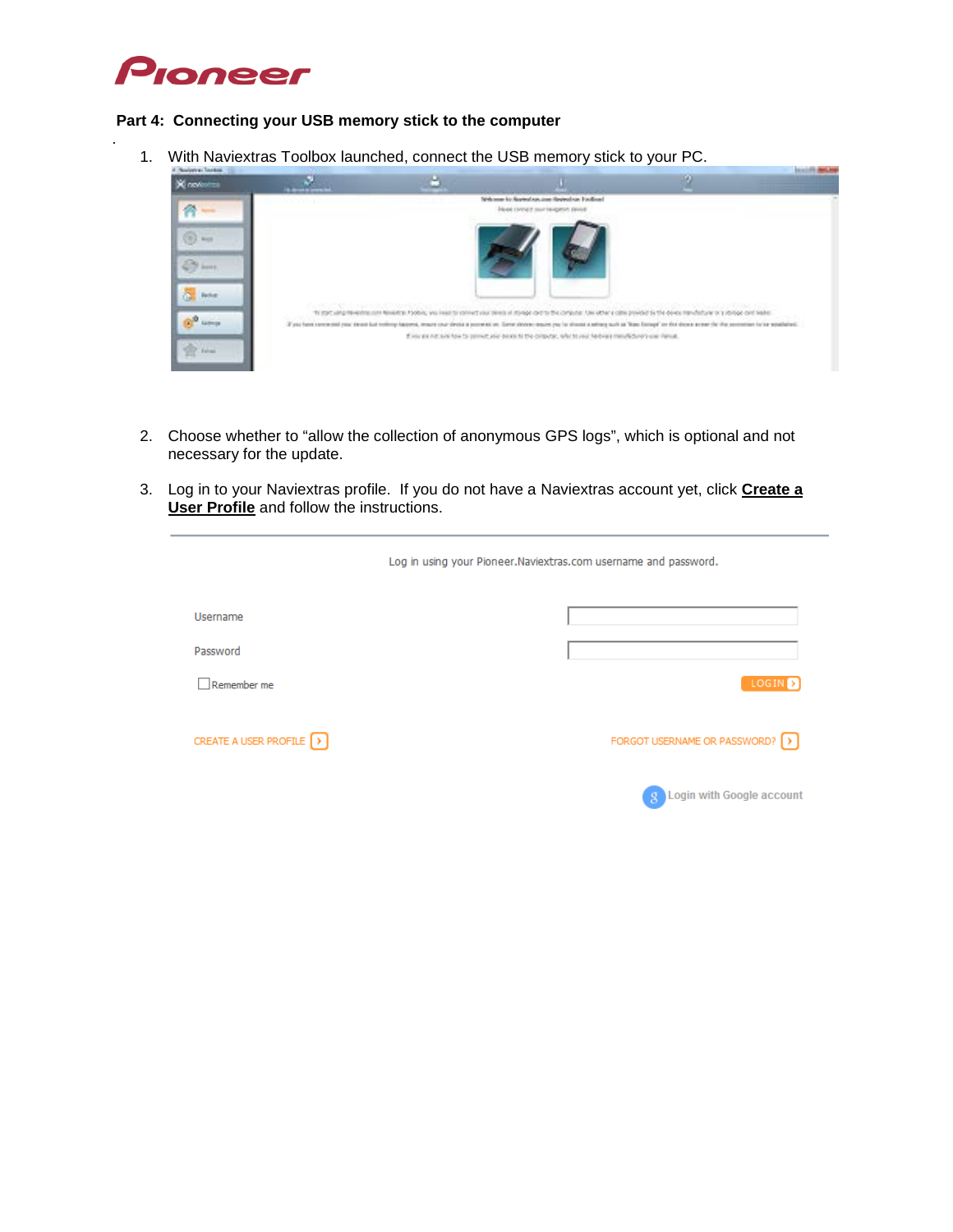

4. **After logging into your Naviextras account,** your home screen appears. You can reach your profile and transaction history from here and immediately view available content for your navigation receiver.

| X Nederlan Toolson - Silipularme britaining reserves in A |                  |                                                                                                                                 |                    |                                                              | <b>Satisfient by</b> |
|-----------------------------------------------------------|------------------|---------------------------------------------------------------------------------------------------------------------------------|--------------------|--------------------------------------------------------------|----------------------|
| <b>K</b> rokkos                                           | ø.<br>and Silest | A                                                                                                                               |                    |                                                              |                      |
| 合一<br>9<br><b>Han</b><br><b>IT's piece</b>                |                  | New roads need fresh maps                                                                                                       |                    | $\Box$ monair<br>$-$ THRACTOFORDS<br>[1] tommer, commercials |                      |
| 四 mm<br><b>STEWART</b>                                    |                  | loso specifi the changes, get the latest maps<br>CONTENTS<br>Analysis Corporate<br><b>Reput Stripped County</b><br><b>SUPON</b> | <b>BEST OFFICE</b> |                                                              |                      |
| $\frac{1}{2}$ sons<br><b><i><u>Thompson</u></i></b>       |                  | Enaltation ADS toolfs information<br>(1992) another for Hangary<br><b>LOOKING IN EAST</b>                                       |                    |                                                              |                      |
|                                                           |                  |                                                                                                                                 |                    |                                                              |                      |

#### **Part 5: Downloading map updates from Naviextras.com**

Once you have connected your USB memory stick to your PC, launched the Naviextras Toolbox, and logged in to your account, you can download map updates. To do this, follow the steps below:

1. Click Click on the left side of the Naviextras Toolbox window. You will see the new packages available to install.



2. Click **Install**.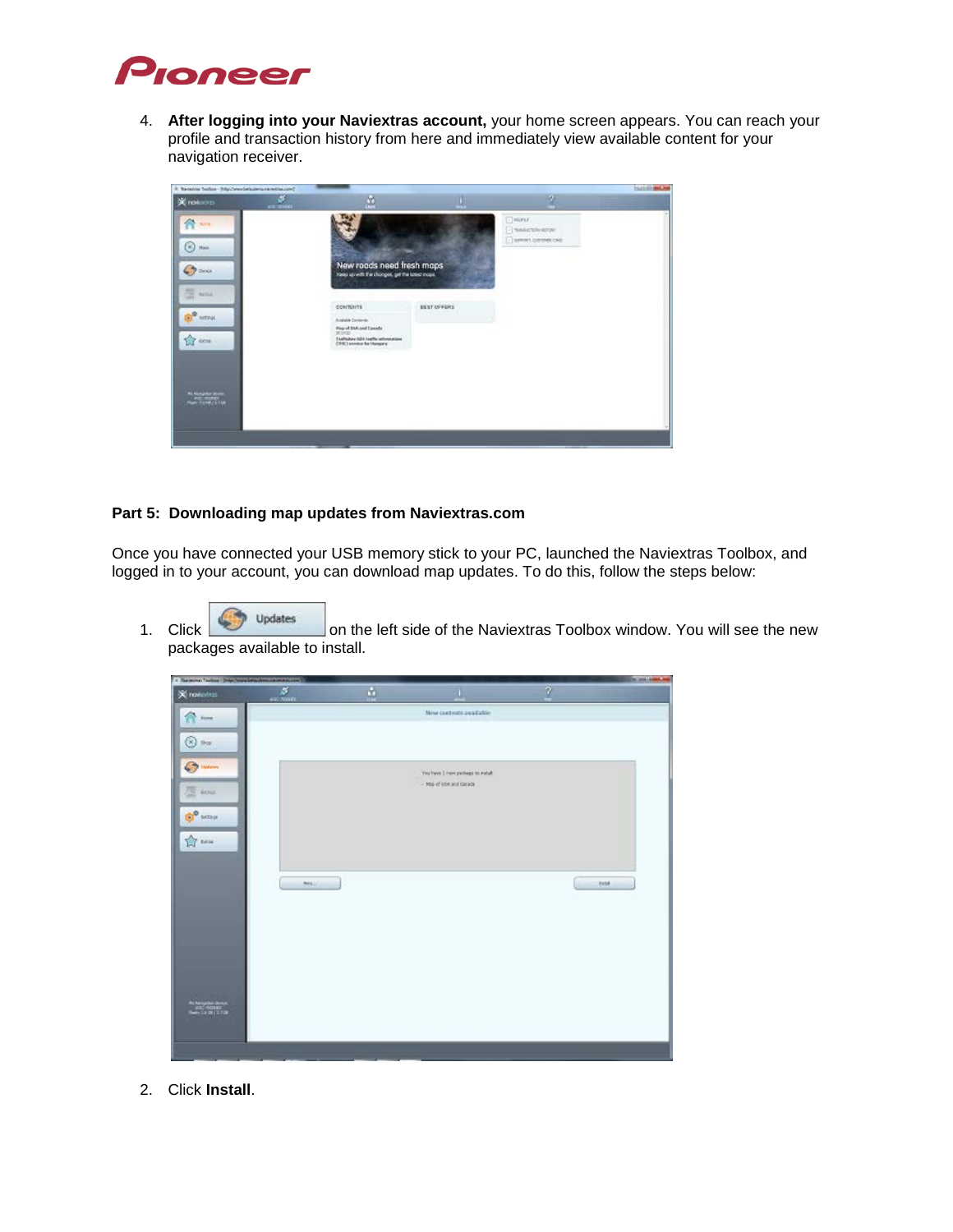

3. After the installation, the system displays that the operation was completed successfully. Click **OK**. Now your device is up-to-date.

| Show details<br>-------------------------------------<br>OK | The requested operation was completed succesfuly. |
|-------------------------------------------------------------|---------------------------------------------------|

#### **Part 6: Transferring downloaded content to the navigation system**

After downloading the updates to your USB memory stick, you can transfer them to the navigation system. To do this, follow the steps below:

#### **NOTE:**

- **1. During the transfer process, do NOT switch off the vehicle's ignition, otherwise you may need to start the process again.**
- **2. Do not leave Map Mode on (e. g. AV/App mode, HOME screen) during the update process, otherwise the process will be automatically suspended. In that case, you can restart Synctool at Step 2 to resume.**

#### **Procedure:**

1. Insert your USB memory stick containing the map update into the navigation device.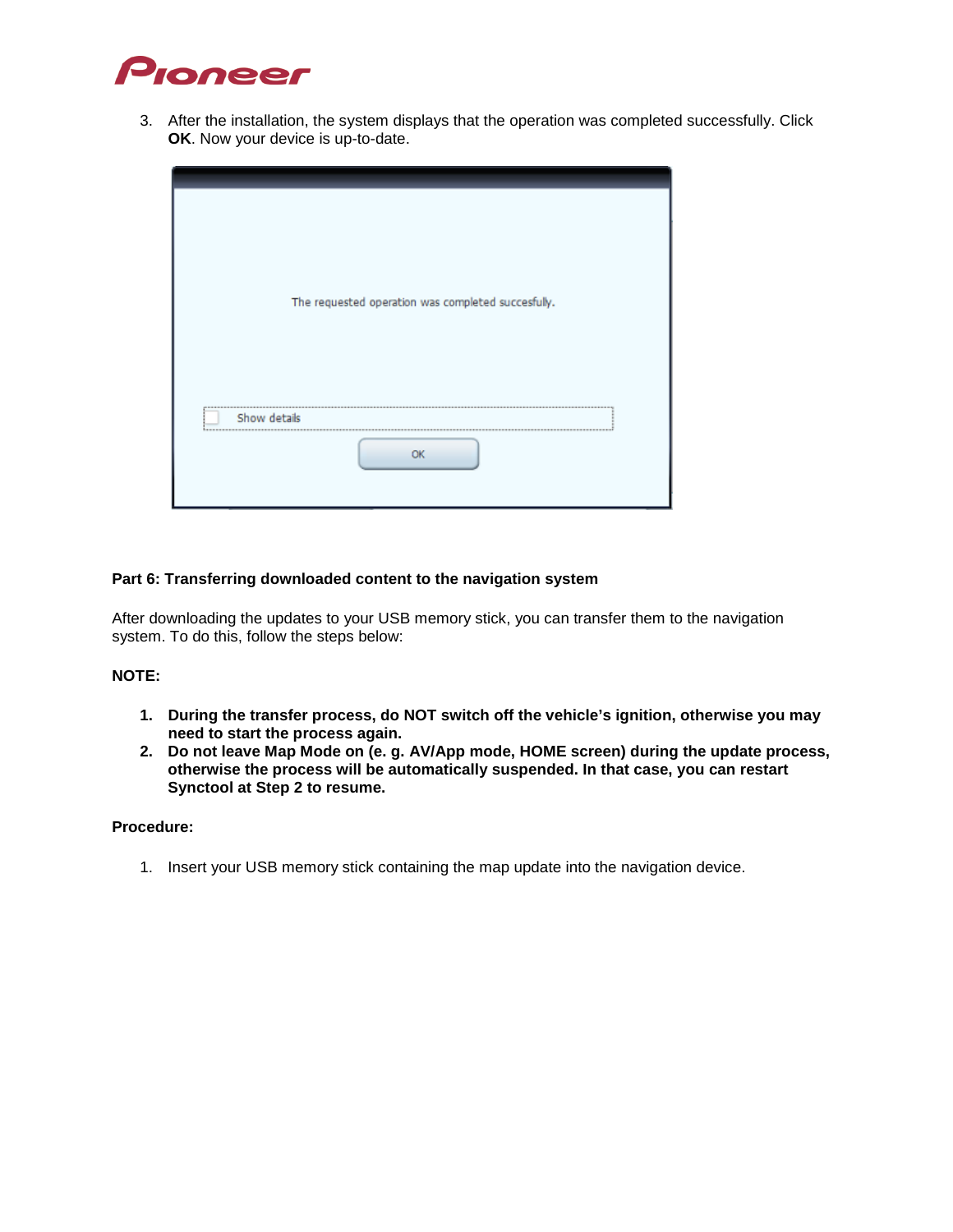

2. Go to the settings Menu from the "MAP" Screen



3. Go to the ">" and scroll to the Settings



4. From the Navigation menu, go-to **Settings** and start **Synctool.**